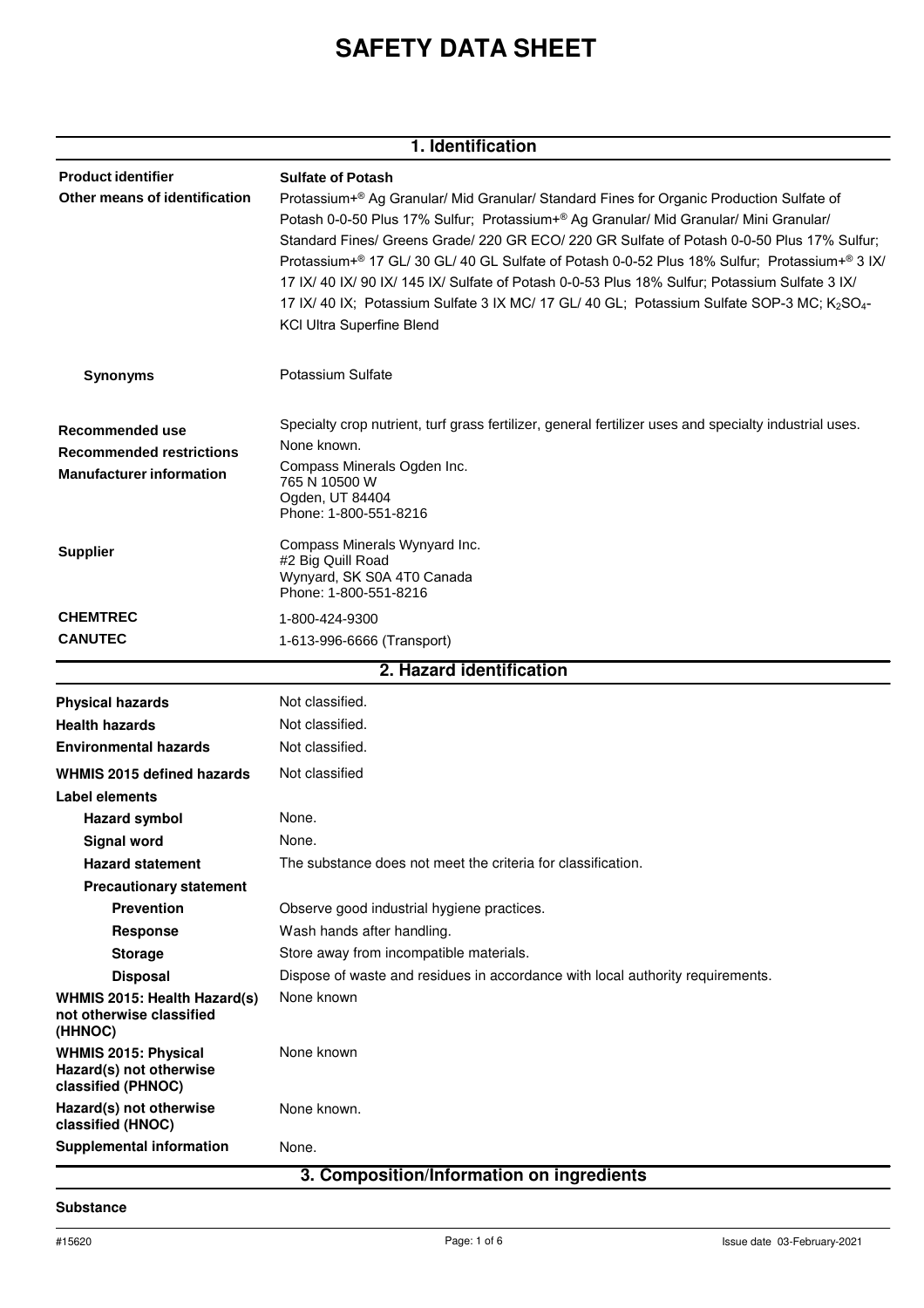|                                                                                                                | 4. First-aid measures                                                                                                                                                                                                                                                                                                                                                                |  |  |  |
|----------------------------------------------------------------------------------------------------------------|--------------------------------------------------------------------------------------------------------------------------------------------------------------------------------------------------------------------------------------------------------------------------------------------------------------------------------------------------------------------------------------|--|--|--|
| <b>Inhalation</b>                                                                                              | If symptoms develop move victim to fresh air. If symptoms persist, obtain medical attention.                                                                                                                                                                                                                                                                                         |  |  |  |
| <b>Skin contact</b>                                                                                            | Flush with cool water. Wash with soap and water. Obtain medical attention if irritation persists.                                                                                                                                                                                                                                                                                    |  |  |  |
| Eye contact                                                                                                    | Flush with cool water. Remove contact lenses, if applicable, and continue flushing. Obtain medical<br>attention if irritation persists.                                                                                                                                                                                                                                              |  |  |  |
| Ingestion                                                                                                      | Do not induce vomiting. Never give anything by mouth if victim is unconscious or is convulsing.<br>Obtain medical attention.                                                                                                                                                                                                                                                         |  |  |  |
| <b>Most important</b><br>symptoms/effects, acute and<br>delayed                                                | Direct contact with eyes may cause temporary irritation.<br>Exposed individuals may experience eye tearing, redness and discomfort.                                                                                                                                                                                                                                                  |  |  |  |
| Indication of immediate<br>Treat patient symptomatically.<br>medical attention and special<br>treatment needed |                                                                                                                                                                                                                                                                                                                                                                                      |  |  |  |
| <b>General information</b>                                                                                     | If you feel unwell, seek medical advice (show the label where possible). Ensure that medical<br>personnel are aware of the material(s) involved and take precautions to protect themselves. Show<br>this safety data sheet to the doctor in attendance. Avoid contact with eyes and skin. Wear rubber<br>gloves and safety glasses with side shields. Keep out of reach of children. |  |  |  |
|                                                                                                                | 5. Fire-fighting measures                                                                                                                                                                                                                                                                                                                                                            |  |  |  |
| Suitable extinguishing media                                                                                   | Treat for surrounding material.                                                                                                                                                                                                                                                                                                                                                      |  |  |  |
| Unsuitable extinguishing<br>media                                                                              | None known.                                                                                                                                                                                                                                                                                                                                                                          |  |  |  |
| Specific hazards arising from<br>the chemical                                                                  | Firefighters should wear a self-contained breathing apparatus.                                                                                                                                                                                                                                                                                                                       |  |  |  |
| Special protective equipment<br>and precautions for firefighters                                               | Firefighters should wear full protective clothing including self-contained breathing apparatus.                                                                                                                                                                                                                                                                                      |  |  |  |
| <b>Fire-fighting</b><br>equipment/instructions                                                                 | In the event of fire, cool tanks with water spray.                                                                                                                                                                                                                                                                                                                                   |  |  |  |
| <b>Specific methods</b>                                                                                        | Cool containers exposed to flames with water until well after the fire is out.                                                                                                                                                                                                                                                                                                       |  |  |  |
| <b>Hazardous combustion</b><br>products                                                                        | May include and are not limited to: Oxides of sulfur. Oxides of potassium.                                                                                                                                                                                                                                                                                                           |  |  |  |
|                                                                                                                | 6. Accidental release measures                                                                                                                                                                                                                                                                                                                                                       |  |  |  |
| Personal precautions,<br>protective equipment and<br>emergency procedures                                      | Keep unnecessary personnel away. Keep people away from and upwind of spill/leak. Wear a dust<br>mask if dust is generated above exposure limits. Do not touch damaged containers or spilled<br>material unless wearing appropriate protective clothing. Avoid inhalation of dust from the spilled<br>material. For personal protection, see section 8 of the SDS.                    |  |  |  |
| <b>Methods and materials for</b><br>containment and cleaning up                                                | Before attempting clean up, refer to hazard data given above. Use broom or dry vacuum to collect<br>material for proper disposal without raising dust. Rinse area with water. Prevent large spills from<br>entering sewers or waterways. Contact emergency services and supplier for advice. For waste<br>disposal, see section 13 of the SDS.                                       |  |  |  |
| <b>Environmental precautions</b>                                                                               | Do not discharge into lakes, streams, ponds or public waters.                                                                                                                                                                                                                                                                                                                        |  |  |  |
|                                                                                                                | 7. Handling and storage                                                                                                                                                                                                                                                                                                                                                              |  |  |  |
| <b>Precautions for safe handling</b>                                                                           | Avoid breathing dust.<br>Minimize dust generation and accumulation.<br>Provide appropriate exhaust ventilation at places where dust is formed.<br>In case of insufficient ventilation, wear suitable respiratory equipment.<br>Use good industrial hygiene practices in handling this material.<br>Wash thoroughly after handling.                                                   |  |  |  |
| Conditions for safe storage,<br>including any incompatibilities                                                | Guard against dust accumulation of this material.<br>Store in a well-ventilated place.<br>Store in a closed container.<br>Keep out of reach of children.                                                                                                                                                                                                                             |  |  |  |
|                                                                                                                | 8. Exposure controls/Personal protection                                                                                                                                                                                                                                                                                                                                             |  |  |  |
| <b>Occupational exposure limits</b><br><b>Biological limit values</b><br><b>Exposure guidelines</b>            | No exposure limits noted for ingredient(s).<br>No biological exposure limits noted for the ingredient(s).<br>This material does not have established exposure limits.                                                                                                                                                                                                                |  |  |  |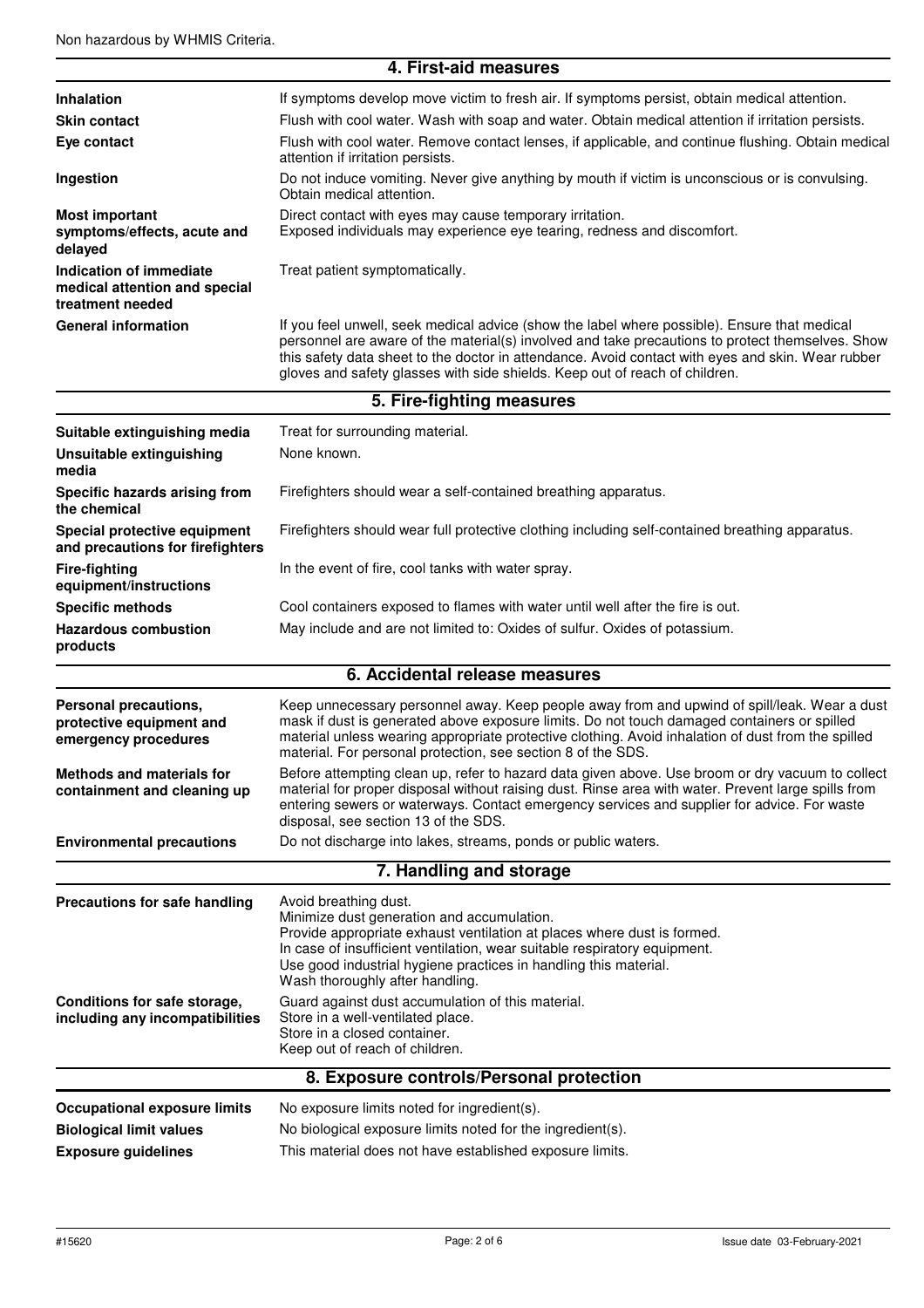| Appropriate engineering<br>controls        | TWA PEL: No specific limits have been established for potassium sulfate (a soluble substance).<br>As a guideline, OSHA (United States) has established the following limits, which are generally<br>recognized for inert or nuisance dust. Particulates Not Otherwise Regulated (PNOR): 5mg/cu.m.<br>Respirable Dust 8-Hour TWA PEL, 15mg/cu.m. Total Dust 8-Hour TWA PEL.                            |  |
|--------------------------------------------|-------------------------------------------------------------------------------------------------------------------------------------------------------------------------------------------------------------------------------------------------------------------------------------------------------------------------------------------------------------------------------------------------------|--|
|                                            | TWA TLV: No specific limits have been established for potassium sulfate (a soluble substance).<br>As a guideline, ACGIH (United States) has established the following limits, which are generally<br>recognized for inert or nuisance dust. Particulates (insolubles) Not Otherwise Classified (PNOC):<br>10mg/cu.m. Inhalable Particulate 8-Hours TWA TLV, 3mg/cu.m. Respirable Particulate TWA TLV. |  |
|                                            | Individual protection measures, such as personal protective equipment                                                                                                                                                                                                                                                                                                                                 |  |
| Eye/face protection                        | Wear safety glasses with side shields.                                                                                                                                                                                                                                                                                                                                                                |  |
| <b>Skin protection</b>                     |                                                                                                                                                                                                                                                                                                                                                                                                       |  |
| <b>Hand protection</b>                     | Use protective gloves. Confirm with a reputable supplier first.                                                                                                                                                                                                                                                                                                                                       |  |
| Other                                      | As required by employer code.                                                                                                                                                                                                                                                                                                                                                                         |  |
| <b>Respiratory protection</b>              | Where exposure guideline levels may be exceeded, use an approved NIOSH respirator.<br>Respirator should be selected by and used under the direction of a trained health and safety<br>professional following requirements found in OSHA's respirator standard (29 CFR 1910.134),<br>CAN/CSA-Z94.4 and ANSI's standard for respiratory protection (Z88.2).                                             |  |
| <b>Thermal hazards</b>                     | Not available.                                                                                                                                                                                                                                                                                                                                                                                        |  |
| <b>General hygiene</b><br>considerations   | Handle in accordance with good industrial hygiene and safety practice. Wash hands before breaks<br>and immediately after handling the product. Do not eat, drink or smoke when using the product.                                                                                                                                                                                                     |  |
|                                            | 9. Physical and chemical properties                                                                                                                                                                                                                                                                                                                                                                   |  |
| Appearance                                 | Solid.                                                                                                                                                                                                                                                                                                                                                                                                |  |
| <b>Physical state</b>                      | Solid.                                                                                                                                                                                                                                                                                                                                                                                                |  |
| <b>Form</b>                                | Powder, Crystals or Granular.                                                                                                                                                                                                                                                                                                                                                                         |  |
| Color                                      | Off-white, Beige, Brown, Grey, Pink, or Pale Orange                                                                                                                                                                                                                                                                                                                                                   |  |
| Odor                                       | Odorless.                                                                                                                                                                                                                                                                                                                                                                                             |  |
| <b>Odor threshold</b>                      | Not available.                                                                                                                                                                                                                                                                                                                                                                                        |  |
| рH                                         | 6 - 10 (5% solution)                                                                                                                                                                                                                                                                                                                                                                                  |  |
| Melting point/freezing point               | 1952.6 °F (1067 °C)                                                                                                                                                                                                                                                                                                                                                                                   |  |
| Initial boiling point and boiling<br>range | 3072.2 °F (1689 °C)                                                                                                                                                                                                                                                                                                                                                                                   |  |

**Pour point Specific gravity** 3072.2 °F (1689 °C) Not available. 2.66 @ 21 ° C (H 2 O = 1)

Not available.

**Partition coefficient (n-octanol/water) Flash point Evaporation rate** None Not applicable. Non-flammable. **Flammability (solid, gas) Upper/lower flammability or explosive limits Flammability limit - lower (%)** Non-flammable. **Flammability limit - upper (%)** Non-flammable. **Explosive limit - lower (%)** Non-flammable.

**Explosive limit - upper (%)** Non-flammable. Vapor pressure **None.** None. **Vapor density Not applicable. Relative density Not available.** Solubility(ies) **Appreciable. Auto-ignition temperature** Not available. **Decomposition temperature** Not available.

**Viscosity Not available.**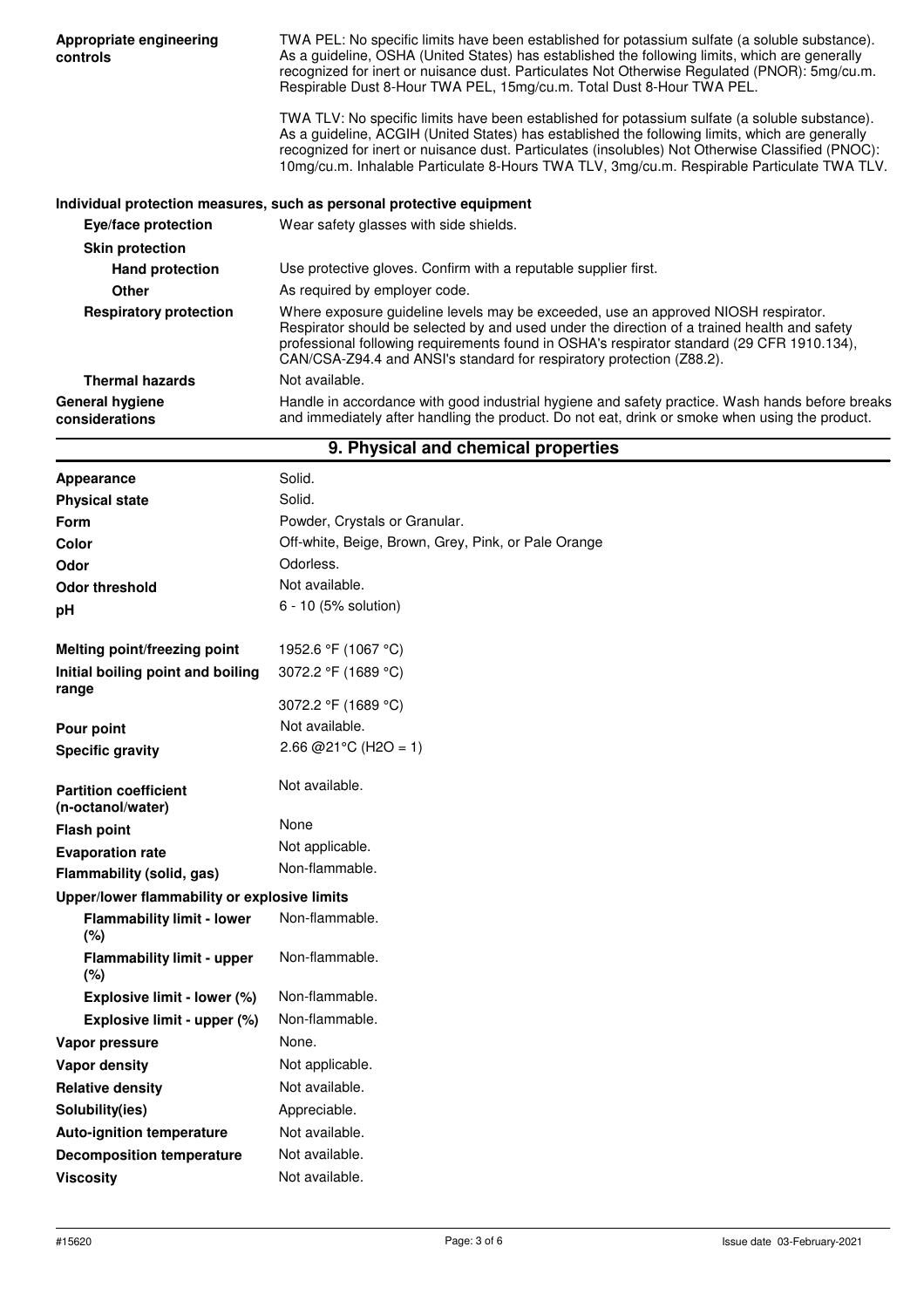| <b>Other information</b>                                                           |                                                                                                                                     |  |  |
|------------------------------------------------------------------------------------|-------------------------------------------------------------------------------------------------------------------------------------|--|--|
| <b>Density</b>                                                                     | 2.66 g/cm3 estimated                                                                                                                |  |  |
| Molecular formula                                                                  | K <sub>2</sub> SO <sub>4</sub>                                                                                                      |  |  |
| Molecular weight                                                                   | 174.27                                                                                                                              |  |  |
|                                                                                    | 10. Stability and reactivity                                                                                                        |  |  |
| Reactivity                                                                         | May react with the following components: Aluminum. Magnesium.                                                                       |  |  |
| Hazardous polymerization does not occur.<br><b>Possibility of hazardous</b>        |                                                                                                                                     |  |  |
| reactions                                                                          |                                                                                                                                     |  |  |
| <b>Chemical stability</b>                                                          | Stable under recommended storage conditions.                                                                                        |  |  |
| <b>Conditions to avoid</b>                                                         | Avoid dispersal of dust in the air (i.e., clearing dust surfaces with compressed air).<br>Do not mix with other chemicals.          |  |  |
| Incompatible materials                                                             | None when used and stored according to label directions.                                                                            |  |  |
| <b>Hazardous decomposition</b><br>products                                         | May include and are not limited to: Oxides of sulfur. Oxides of potassium.                                                          |  |  |
|                                                                                    | 11. Toxicological information                                                                                                       |  |  |
| <b>Routes of exposure</b>                                                          | Eye, Skin contact, Inhalation, Ingestion.                                                                                           |  |  |
| Information on likely routes of exposure                                           |                                                                                                                                     |  |  |
| Ingestion                                                                          | May cause stomach distress, nausea or vomiting.                                                                                     |  |  |
| <b>Inhalation</b>                                                                  | Inhalation of dusts may cause respiratory irritation.                                                                               |  |  |
| <b>Skin contact</b>                                                                | May be irritating to the skin.                                                                                                      |  |  |
| Eye contact                                                                        | May be irritating to eyes. Dust in the eyes will cause irritation.                                                                  |  |  |
| Symptoms related to the<br>physical, chemical and<br>toxicological characteristics | Direct contact with eyes may cause temporary irritation.<br>Exposed individuals may experience eye tearing, redness and discomfort. |  |  |
| Information on toxicological effects                                               |                                                                                                                                     |  |  |
| <b>Acute toxicity</b>                                                              |                                                                                                                                     |  |  |
| <b>Skin corrosion/irritation</b>                                                   | May cause irritation.                                                                                                               |  |  |
| <b>Exposure minutes</b>                                                            | Not available.                                                                                                                      |  |  |
| Erythema value                                                                     | Not available.                                                                                                                      |  |  |
| Oedema value                                                                       | Not available.                                                                                                                      |  |  |
| Serious eye damage/eye<br>irritation                                               | Dust in the eyes will cause irritation.                                                                                             |  |  |
| <b>Corneal opacity value</b>                                                       | Not available.                                                                                                                      |  |  |
| Iris lesion value                                                                  | Not available.                                                                                                                      |  |  |
| <b>Conjunctival reddening</b><br>value                                             | Not available.                                                                                                                      |  |  |
| Conjunctival oedema value                                                          | Not available.                                                                                                                      |  |  |
| <b>Recover days</b>                                                                | Not available.                                                                                                                      |  |  |
| Respiratory or skin sensitization                                                  |                                                                                                                                     |  |  |
| <b>Respiratory sensitization</b>                                                   | Not available.                                                                                                                      |  |  |
| <b>Skin sensitization</b>                                                          | Not available.                                                                                                                      |  |  |
| <b>Mutagenicity</b>                                                                | Not classified.                                                                                                                     |  |  |
| Carcinogenicity                                                                    | Not classified or listed by IARC, NTP, OSHA and ACGIH.                                                                              |  |  |
| Not listed.                                                                        | OSHA Specifically Regulated Substances (29 CFR 1910.1001-1052)                                                                      |  |  |
| <b>Reproductive toxicity</b>                                                       | Not classified.                                                                                                                     |  |  |
| <b>Teratogenicity</b>                                                              | Not classified.                                                                                                                     |  |  |
| Specific target organ toxicity -<br>single exposure                                | Not available.                                                                                                                      |  |  |
| Specific target organ toxicity -<br>repeated exposure                              | Not available.                                                                                                                      |  |  |
| <b>Aspiration hazard</b>                                                           | Not available.                                                                                                                      |  |  |
| <b>Chronic effects</b>                                                             | Not available.                                                                                                                      |  |  |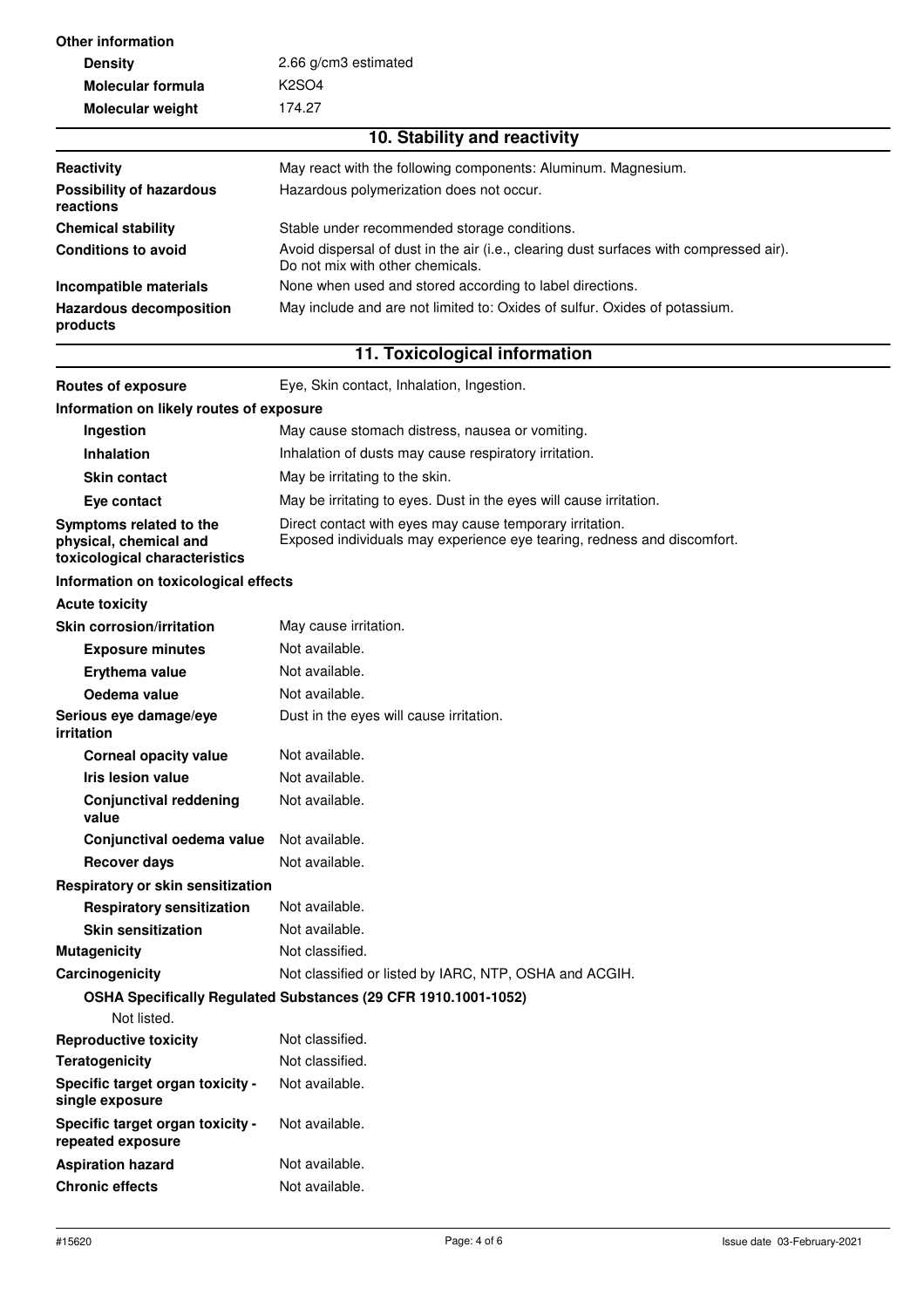|                                                                                                                                                                                               | 12. Ecological information                     |                                                   |                                                                                                                                                                                                      |
|-----------------------------------------------------------------------------------------------------------------------------------------------------------------------------------------------|------------------------------------------------|---------------------------------------------------|------------------------------------------------------------------------------------------------------------------------------------------------------------------------------------------------------|
| <b>Ecotoxicity</b>                                                                                                                                                                            | Not available.                                 |                                                   |                                                                                                                                                                                                      |
| Ecotoxicological data                                                                                                                                                                         |                                                |                                                   |                                                                                                                                                                                                      |
| <b>Product</b>                                                                                                                                                                                |                                                | <b>Species</b>                                    | <b>Test Results</b>                                                                                                                                                                                  |
| Sulfate of Potash                                                                                                                                                                             |                                                |                                                   |                                                                                                                                                                                                      |
| <b>Aquatic</b>                                                                                                                                                                                |                                                |                                                   |                                                                                                                                                                                                      |
| Fish                                                                                                                                                                                          | LC50                                           |                                                   | Fathead minnow (Pimephales promelas) 510 - 880 mg/L, 96 hours                                                                                                                                        |
| Persistence and degradability                                                                                                                                                                 | Not available.                                 |                                                   |                                                                                                                                                                                                      |
| <b>Bioaccumulative potential</b>                                                                                                                                                              | Not available.                                 |                                                   |                                                                                                                                                                                                      |
| <b>Mobility in soil</b>                                                                                                                                                                       | Not available.                                 |                                                   |                                                                                                                                                                                                      |
| <b>Mobility in general</b>                                                                                                                                                                    | Not available.                                 |                                                   |                                                                                                                                                                                                      |
| Other adverse effects<br>No other adverse environmental effects (e.g. ozone depletion, photochemical ozone creation<br>potential, global warming potential) are expected from this component. |                                                |                                                   |                                                                                                                                                                                                      |
|                                                                                                                                                                                               |                                                | 13. Disposal considerations                       |                                                                                                                                                                                                      |
| <b>Disposal instructions</b>                                                                                                                                                                  | control regulations.                           |                                                   | Waste must be disposed of in accordance with federal, state/provincial and local environmental                                                                                                       |
| <b>Local disposal regulations</b>                                                                                                                                                             |                                                |                                                   | Dispose in accordance with all applicable regulations.                                                                                                                                               |
| Hazardous waste code                                                                                                                                                                          | disposal company.                              |                                                   | The waste code should be assigned in discussion between the user, the producer and the waste                                                                                                         |
| Waste from residues / unused<br>products                                                                                                                                                      |                                                |                                                   | Empty containers or liners may retain some product residues. This material and its container must<br>be disposed of in a safe manner (see: Disposal instructions).                                   |
| <b>Contaminated packaging</b>                                                                                                                                                                 | emptied.                                       |                                                   | Empty containers should be taken to an approved waste handling site for recycling or disposal.<br>Since emptied containers may retain product residue, follow label warnings even after container is |
|                                                                                                                                                                                               |                                                | 14. Transport information                         |                                                                                                                                                                                                      |
| <b>Transport of Dangerous Goods</b><br>(TDG) Proof of Classification                                                                                                                          | product will appear below.                     |                                                   | Classification Method: Classified as per Part 2, Sections $2.1 - 2.8$ of the Transportation of<br>Dangerous Goods Regulations. If applicable, the technical name and the classification of the       |
| U.S. Department of Transportation (DOT)                                                                                                                                                       |                                                |                                                   |                                                                                                                                                                                                      |
| Not regulated as dangerous goods.                                                                                                                                                             |                                                |                                                   |                                                                                                                                                                                                      |
| <b>Transportation of Dangerous Goods (TDG - Canada)</b><br>Not regulated as dangerous goods.                                                                                                  |                                                |                                                   |                                                                                                                                                                                                      |
|                                                                                                                                                                                               |                                                | 15. Regulatory information                        |                                                                                                                                                                                                      |
| <b>Canadian federal regulations</b>                                                                                                                                                           |                                                | contains all the information required by the HPR. | This product has been classified in accordance with the hazard criteria of the HPR and the SDS                                                                                                       |
| Export Control List (CEPA 1999, Schedule 3)                                                                                                                                                   |                                                |                                                   |                                                                                                                                                                                                      |
| Not listed.                                                                                                                                                                                   |                                                |                                                   |                                                                                                                                                                                                      |
| <b>Greenhouse Gases</b>                                                                                                                                                                       |                                                |                                                   |                                                                                                                                                                                                      |
| Not listed.<br><b>Precursor Control Regulations</b>                                                                                                                                           |                                                |                                                   |                                                                                                                                                                                                      |
| Not regulated.                                                                                                                                                                                |                                                |                                                   |                                                                                                                                                                                                      |
| <b>WHMIS 2015 Exemptions</b>                                                                                                                                                                  | Not controlled                                 |                                                   |                                                                                                                                                                                                      |
| <b>US federal regulations</b>                                                                                                                                                                 |                                                | Communication Standard, 29 CFR 1910.1200.         | This product is NOT known to be a "Hazardous Chemical" as defined by the OSHA Hazard                                                                                                                 |
| TSCA Section 12(b) Export Notification (40 CFR 707, Subpt. D)                                                                                                                                 |                                                |                                                   |                                                                                                                                                                                                      |
| Not regulated.<br><b>CERCLA Hazardous Substance List (40 CFR 302.4)</b>                                                                                                                       |                                                |                                                   |                                                                                                                                                                                                      |
| Not listed.                                                                                                                                                                                   | <b>SARA 304 Emergency release notification</b> |                                                   |                                                                                                                                                                                                      |
| Not regulated.<br>OSHA Specifically Regulated Substances (29 CFR 1910.1001-1052)                                                                                                              |                                                |                                                   |                                                                                                                                                                                                      |
| Not listed.                                                                                                                                                                                   |                                                |                                                   |                                                                                                                                                                                                      |
| Superfund Amendments and Reauthorization Act of 1986 (SARA)<br><b>SARA 302 Extremely</b><br>hazardous substance                                                                               | No                                             |                                                   |                                                                                                                                                                                                      |